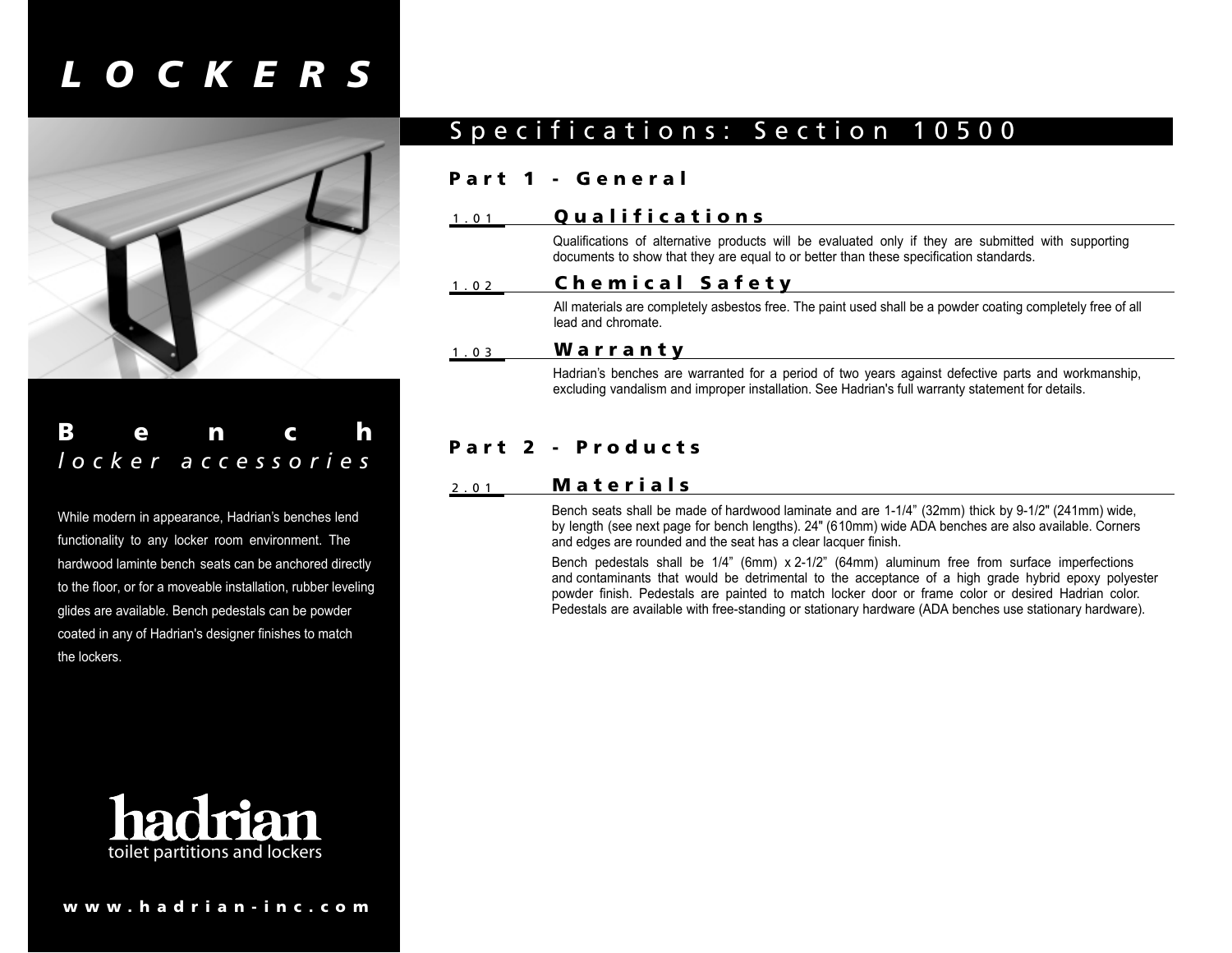# Bench www.hadrian-inc.com



#### **NOTES:**

NOTES:<br>Bench seats are hardwood laminate: 1-1/4" (32mm) thick by 9-1/2" (241mm) wide. Corners and edges are rounded and tops have a clear lacquer finish. Corners and edges are rounded and tops have a clear lacquer finish. Pedestals are painted to match locker door/frame or desired Hadrian color. Available as "free-standing" or "stationary".

Hadrian Manufacturing, Inc. reserves the right to improve or modify its material and specifications at any time in such a manner as it may consider necessary or advisable and to discontinue the manufacture and sales of any products, without notice.

 8/2003 Hadrian Inc. 7420 Clover Avenue, Mentor, Ohio 44060 Tel: 440-942-9118 Fax: 440-942-9618 Hadrian Manufacturing Inc., 965 Syscon Road, Burlington, Ontario L7L 5S3 Tel: 905-333-0300 Fax: 905-333-1841